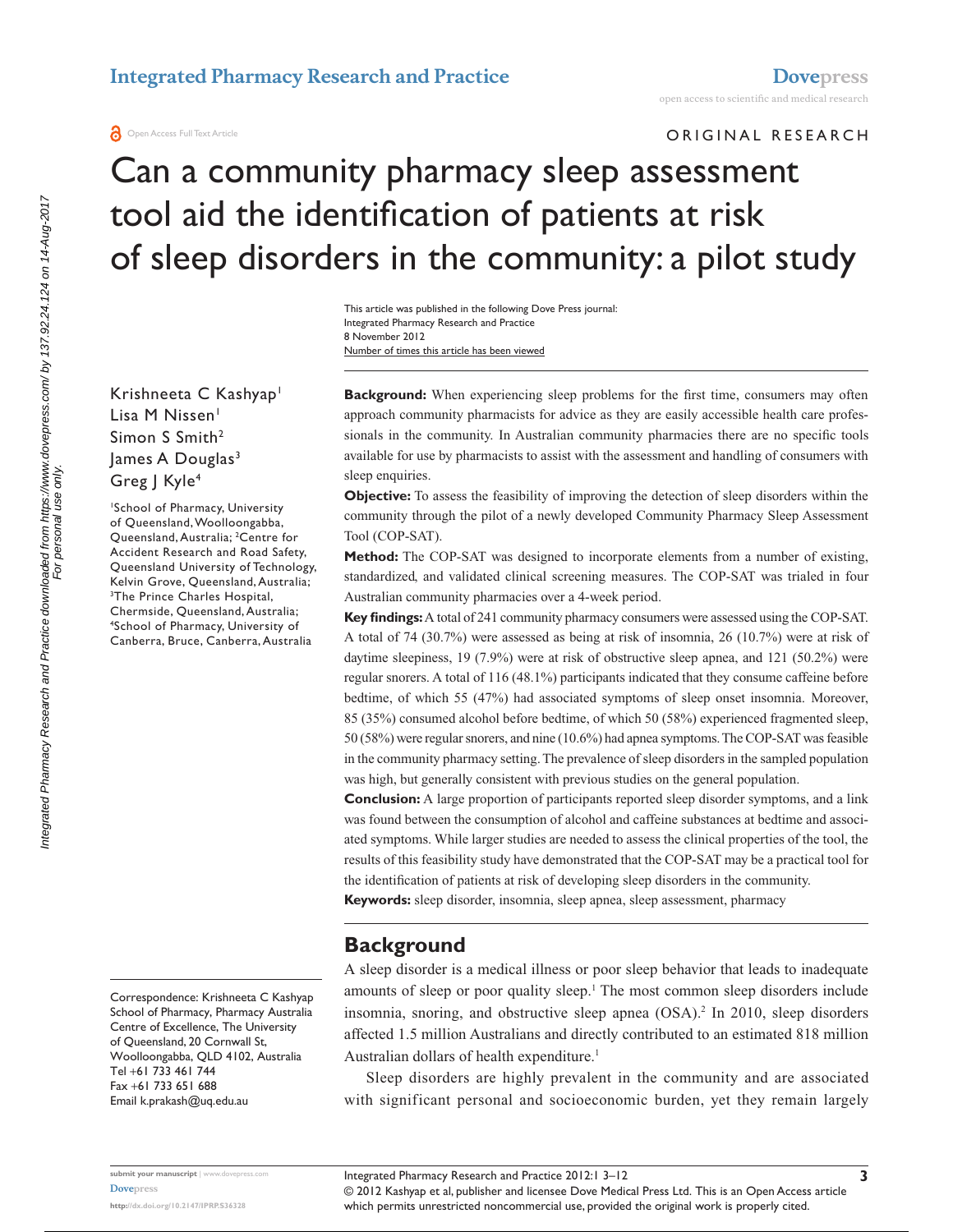under-diagnosed and inadequately treated.3,4 The importance of the prevention of sleep disorders, as well as improved sleep management and assessment is becoming increasingly recognized. International estimates suggest that only one in 2000 patients with chronic insomnia consult their physicians for help, while the remainder either do nothing or resort to self-treatment with over the counter (OTC) medications, including complementary and alternative medications (CAMs) such as natural supplements, alternative therapies, and/or alcohol. $5,6$ 

In Australia, legislation regarding pharmaceutical medicines for each Australian state and territory are guided by the Federal Government's Standard for the Uniform Scheduling of Medicines and Poisons (SUSMP).<sup>7</sup> The Standard for the Uniform Scheduling of Medicines and Poisons classifies medicines and poisons into nine schedules, of which schedules two, three, four, and eight consist of medicines for human therapeutic use.7

The term OTC refers to medicines that can be obtained without a doctor's prescription or non-prescription medicines, and includes both schedule two (pharmacy medicines) and schedule three (pharmacist only) medicines which are described below:<sup>8</sup>

- Schedule two pharmacy medicines: "Substances, the safe use of which may require advice from a pharmacist and which should be available from a pharmacy."7
- Schedule three pharmacist only medicines: "Substances, the safe use of which require professional advice but which should be available to the public from a pharmacist without a prescription."7

Specifically, when in need of sleep medicines or products to aid in alleviating sleep problems, consumers are able to purchase a variety of OTC sleep aid devices (eg, acupressure antisnore rings, antisnore nasal strips), herbal and hormonal CAMs (eg, valerian and melatonin), and sedating antihistamines (eg, doxylamine and diphenhydramine). While the sale of sleep aid devices and complementary preparations do not require the intervention of a pharmacist in Australia, sedating antihistamines are classified as schedule three medicines, and their provision requires assessment and counseling by a pharmacist.<sup>7</sup>

Community pharmacies are often the most easily accessible health care locations in the community; therefore, they are often the first point of care for individuals with self-perceived sleep problems.<sup>4</sup> Studies have shown that pharmacists may be successfully trained to identify patients who are at risk for developing sleep disorders;<sup>4,9</sup> however, there are currently no specific tools available for use by Australian community

pharmacists to determine those at risk. An assessment device or tool must be time-efficient, cost-effective, and practical, in order to be readily incorporated into the busy community pharmacy environment.10 Questionnaires that investigate the symptoms, lifestyle factors, and underlying conditions associated with sleep disorder risk are ideal tools for this purpose.10,11

There are a variety of sleep disorder questionnaires available for diagnostic purposes.12,13 Most of these were developed by specialist sleep clinics and for use in clinic populations.<sup>12</sup> Limited studies have trialed sleep disorder screening across international community pharmacies.<sup>4,9,14,15</sup> Several successful feasibility trials examining sleep disorder screening have been undertaken in Australia by Fuller et al;<sup>9,14,15</sup> however, no single, pharmacy-administered, standardized questionnaire or scale for the assessment of sleep disorder risk in the community has been nationally implemented, $12,13,16$  thus presenting a clinical and research gap.

The aim of this study was to assess the feasibility of improving the detection of sleep disorders within the community through the pilot of a newly developed Community Pharmacy Sleep Assessment Tool (COP-SAT). A further aim was to determine the potential contributors to the development of sleep problems with a focus on exploring the use of medications related to sleep, and any apparent links between alcohol and caffeine use and the occurrence of sleep disorder symptoms.

## **Methods**

### Tool development

An extensive literature review was conducted investigating the available research in the area of sleep, sleep disorder prevalence, sleep screening tools, and community pharmacy management of sleep disorders. The COP-SAT was developed based on information found in the literature, which outlined that the most prevalent sleep disorders in Australia are insomnia, daytime sleepiness, snoring, and sleep apnea. COP-SAT questions were worded and designed accordingly, with assistance from experts in the field of sleep disorders (SS and JD). The COP-SAT consisted of 14 questions and assessed the level of risk for four major sleep disorder symptoms: insomnia, daytime sleepiness, snoring, and apneas. Two existing and validated measures with good psychometric properties, the Epworth Sleepiness Scale  $(ESS)^{17}$  and Insomnia Severity Index  $(ISI)^{11}$  were modified and included as part of the tool. Questions that assessed snoring and apnea symptoms were recommended by experts SS and JD based on their practical experience with assessment

**4**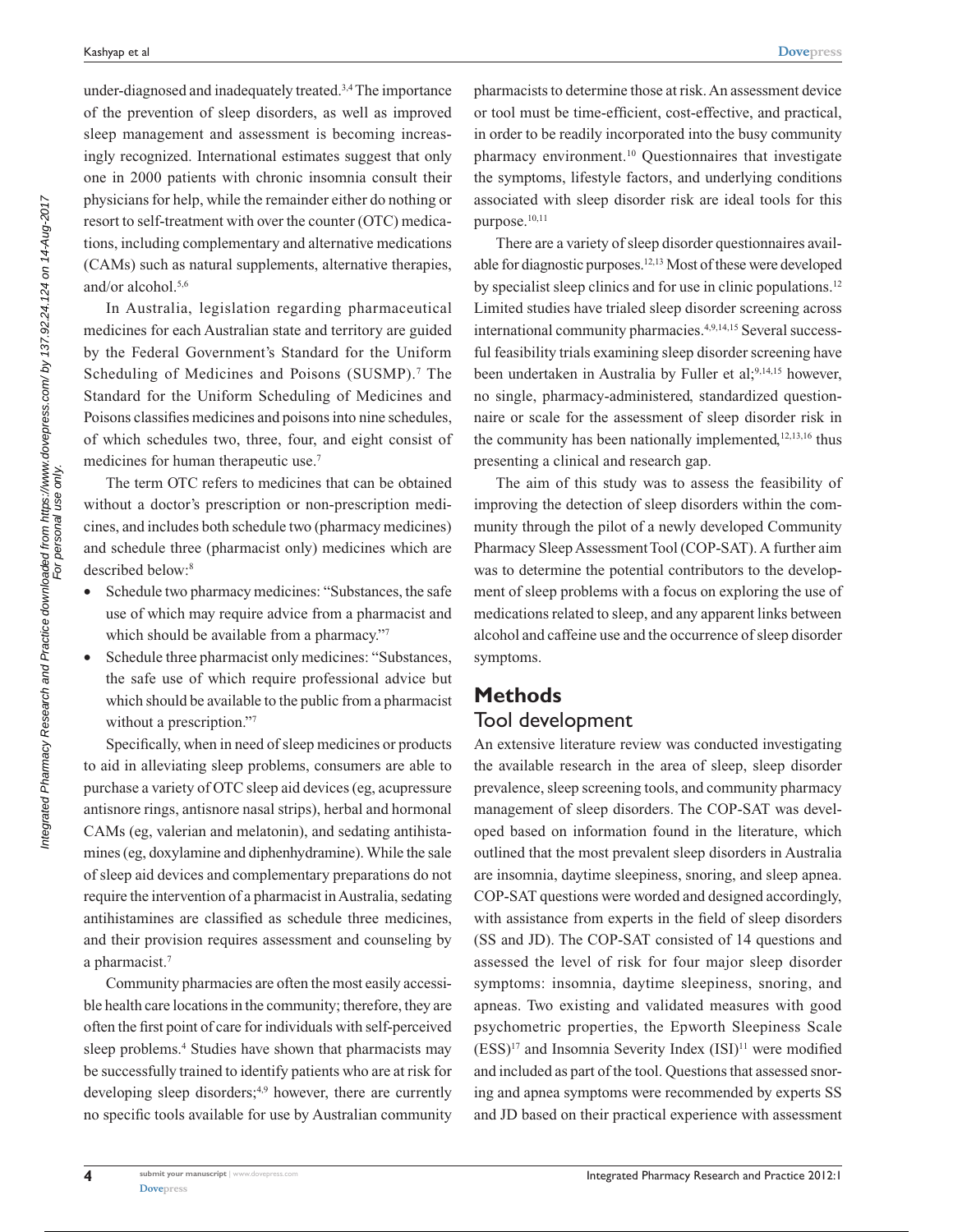tools, as well as with the investigation of patients in the sleep disorder clinic environment.

Questions assessing current and past prescription medication intake as well as questions on alcohol, caffeine, nicotine, marijuana, and OTC or CAM use were added to the COP-SAT to maximize its breadth as a screening tool. The researcher facilitated the process of completing the COP-SAT questions with consumers, and therefore terms such as "natural supplements" were explained and translated to the consumer at the time of implementation. The full COP-SAT is shown in Figure S1.

## Setting

Four community pharmacies in suburban Brisbane, Australia were selected purposively and by convenience in an attempt to achieve variation in pharmacy and consumer demographics. The demographic details of the pharmacies are shown in Table 1. The Socioeconomic Index for Area codes are shown in Table 1 as an indication of socioeconomic status for the area in which each pharmacy was located; the higher an area's index value, the less disadvantaged that area is compared with other areas.<sup>18</sup>

## Feasibility of the COP-SAT process

The feasibility of the COP-SAT surveying process was tested on the initial four consumers in the first pharmacy. It was intended that the results from these four consumers would be considered a test pilot of the COP-SAT process; however, since no issues were identified and refinement of the COP-SAT form was not needed, the results of these four consumers were included into the data analysis.

#### Participant recruitment

Community pharmacy consumers who were either waiting for prescriptions to be dispensed, or who were shopping in the pharmacy aisles were approached by a researcher and invited to participate in the sleep survey. The researcher approached potential participants by asking, "Would you be interested in a quick 2 to 5-minute survey while you're waiting?" Any consumer in the pharmacy was asked to participate, not only those who presented for OTC sleep requests or prescriptions. Data were collected between 9 am and 5 pm for 1 week (Monday to Friday), with no restrictions on gender or number of customers approached. Recruited participants were required to be 18 years or older. Verbal consent was obtained from all participants. Participants suffering from existing sleep conditions or any other medical conditions had these details recorded on the COP-SAT form.

## Data collection

The researcher (KK) verbally asked each question and recorded participants' answers directly onto the COP-SAT form. Data from the COP-SAT forms were later scored and entered into an electronic Microsoft Access® database (Microsoft Corporation, Redmond, WA). All data were deidentified prior to data entry.

## Data analysis

The risk of insomnia and daytime sleepiness scores were calculated using the recommended cut-off scores for the ISI and ESS instruments, respectively. An ESS score between 0 and 10 was considered normal; a score between 11 and 15 was considered to represent moderate daytime sleepiness risk; and a score between 16 and 24 was considered to represent an excessive daytime sleepiness risk. An ISI score between 0 and 7 was considered normal; a score between 8 and 14 suggested a subthreshold risk of insomnia; a score between 15 and 21 indicated a risk of clinically significant insomnia of moderate severity; and a score between 22 and 28 was considered to represent a risk of developing clinically severe insomnia.11 A positive risk of sleep apnea was indicated if the participant answered "yes" to all sections in question one of the COP-SAT. Question one assessed whether the participant woke up during the night with choking or suffocating symptoms, and also assessed the monthly frequency of this symptom as well as whether a partner had

**Table 1** Sample pharmacy characteristics

| Pharmacy | Number of      | Median age | Gender | <b>SEIFA</b> | Location | Chain | Independent | Type                  |
|----------|----------------|------------|--------|--------------|----------|-------|-------------|-----------------------|
|          | consumers      | [range]    | M: F   | score        |          |       |             |                       |
|          | 95             | 44 [18-90] | 37:58  | 1062         | City     | v     |             | Shopping center       |
|          | 4 <sub>1</sub> | 36 [18-85] | 12:29  | 1047         | City     |       |             | Shopping center       |
|          | 48             | 48 [18-84] | 24:24  | 1010         | Suburban | v     |             | Big box<br>discounter |
| 4        | 57             | 50 [20-83] | 29:28  | 986          | Suburban |       | v           | Strip mall            |

**Notes:** Reference score for the whole of Australia = 1000; relatively lower scores indicate lower socioeconomic status. **Abbreviations:** M, male; F, female; SEIFA, Socioeconomic Index for Areas.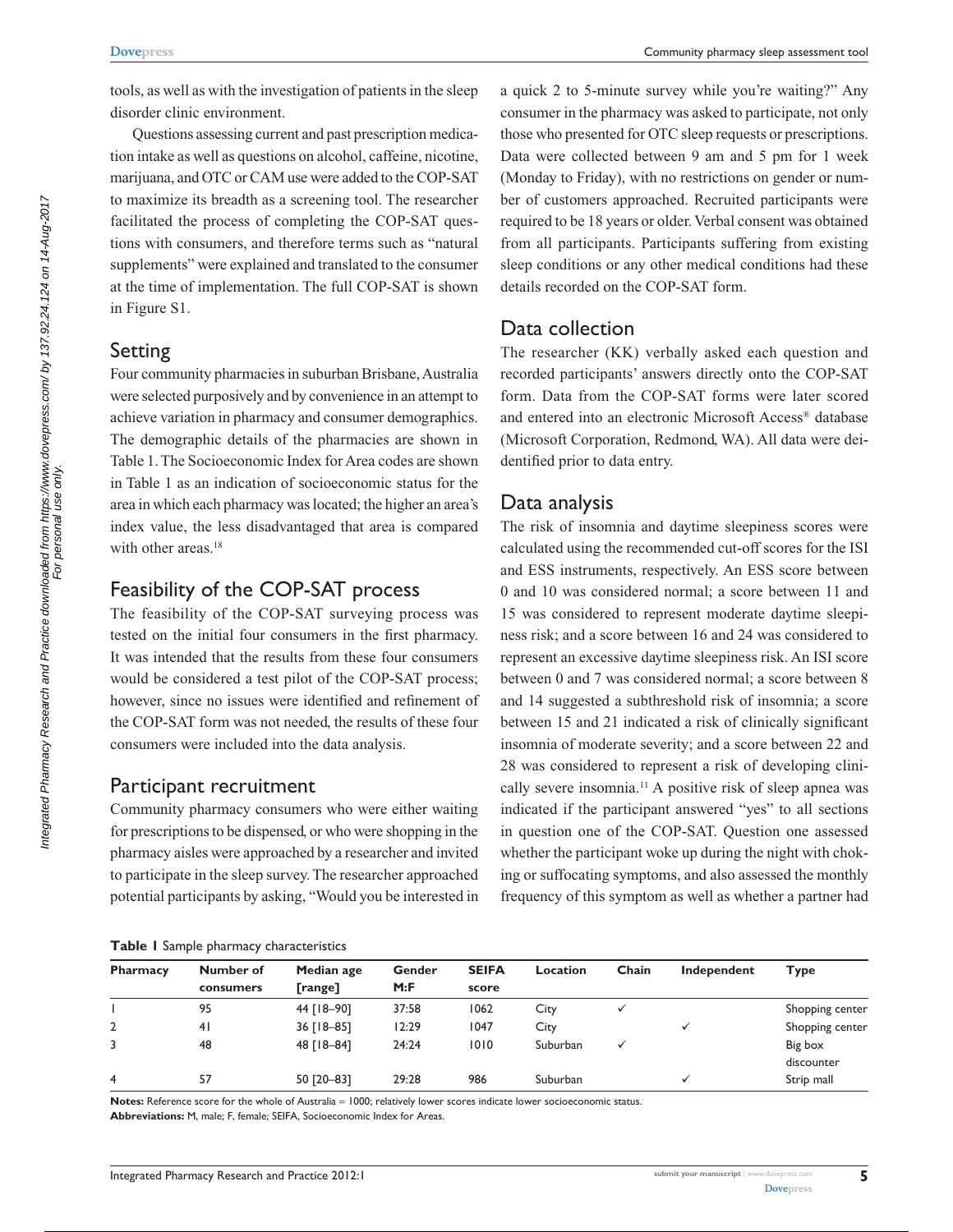noticed the participants exhibiting breathing problems while they slept.

Furthermore, participants were considered snorers if they answered "yes" to question two of the COP-SAT, which asked them whether they knew or had been told by a partner that they snored during sleep, and how frequent the snoring was (some nights, most nights, or every night).

#### Statistical analysis

All statistical analyses were performed using the Number Cruncher Statistical Software™ (NCSS, LLC, Kaysville, Utah). Univariate logistic regression was used to estimate the odds ratios (OR) of sleep disorder symptoms and their association with evening caffeine and alcohol consumption.

#### Ethics approval

Ethical approval was provided by the University of Queensland, School Of Pharmacy Human Research Ethics Committee (Approval number 2010/29). The owner of each pharmacy provided verbal consent for their pharmacy's participation in the data collection.

#### **Results**

A total of 241 consumers were recruited during the 1-month data collection period. The number of consumers who refused to participate was not recorded; however, the researchers noted that the common reason for refusal was that the consumers were "too busy" and "don't have time." The median age range for participants was 45 (14–90) years. In all, 102 (42.3%) participants were male and 139 (57.7%) were female.

A total of 74 (30.7%) consumers reported symptoms suggestive of insomnia by conventional ISI criteria; 56 (23.2%) were classed as being at risk for subthreshold insomnia; 14 (5.9%) were at risk of moderate clinical insomnia; and four (1.1%) were at risk of severe clinical insomnia. A total of 26 (10.7%) consumers reported experiencing symptoms of daytime sleepiness as per the ESS criteria, 20 (8.3%) were classed as being at risk of moderate daytime sleepiness, and six (2.5%) were classed as being at risk of severe daytime sleepiness (Table 2). A total of 121 consumers reported that they were regular snorers (greater than one episode of snoring per week), and 19 reported experiencing both snoring and choking symptoms suggestive of sleep apnea.

Participants were asked to list all the medications they were consuming, including any products or substances they felt they were specifically taking to aid with sleep. Many participants were unaware that some of their medications or

| Sleep disorder risk                 | n (%)       |
|-------------------------------------|-------------|
| Sub-threshold insomnia              | 56 (23.2%)  |
| Moderate insomnia                   | 14 (5.9%)   |
| Severe insomnia                     | 4(1.1%)     |
| Total at risk of insomnia           | 74 (30.7%)  |
| Moderate daytime sleepiness         | 20 (8.3%)   |
| Severe daytime sleepiness           | 6(2.5%)     |
| Total at risk of daytime sleepiness | 26 (10.7%)  |
| Total snorers                       | 121 (50.2%) |
| Total at risk of sleep apnea        | 19 (7.9%)   |

substances affected their sleep, yet some participants listed substances that they "felt" had an effect on their sleep which actually did not (eg, paracetamol) (Table 3). A total of 55 (22.8%) participants indicated that they regularly consumed sedating substances to aid with sleep, with seven (2.9%) participants consuming more than one sedative agent. Seven (2.9%) participants reported marijuana use.

Eighty-five (35%) participants indicated that they consumed alcoholic beverages less than 5 hours prior to bedtime; however, only six  $(2.5\%)$  participants said they were consuming these alcoholic beverages specifically to aid with sleep. Of the 85 (35%) participants who consumed alcohol less than 5 hours before bedtime, 50 (58%) also reported experiencing fragmented sleep (sleep maintenance insomnia)  $(OR = 1.9$  $(1.1–3.3)$ , 50 (58%) were regular snorers (OR = 1.84 (1.06– 3.17)), and nine (10.6%) had experienced apnea symptoms  $(OR = 0.61 (0.27-1.4))$ . Of the 116 (48.1%) community consumers that consumed caffeine less than 5 hours prior

**Table 3** Medications or substances that may affect sleep as reported by participants  $(n = 241)$ 

| <b>Medication/substance</b>           | $n (\%)$    |
|---------------------------------------|-------------|
| Prescription medications              | 34 (14%)    |
| <b>Benzodiazepines</b>                | 22 (9%)     |
| Non-benzodiazepine hypnotics          | 5(2%)       |
| Antidepressants                       | 2(1%)       |
| Opioids                               | 2(1%)       |
| Over the counter medications          | 17(7.1%)    |
| Sedating antihistamines               | 9(3.7%)     |
| Herbal                                | 3(1.2%)     |
| Paracetamol                           | 5(2%)       |
| Other/unidentified/overseas products  | 4(1.7%)     |
| Alcohol specifically for aid of sleep | 6(2.5%)     |
| Wine                                  | 96 (39.9%)  |
| Beer                                  | 72 (29.9%)  |
| Spirits                               | 58 (24.1%)  |
| Coffee                                | 164 (68%)   |
| Tea                                   | 173 (71.8%) |
| Nicotine (cigarette smoking)          | 37 (15.4%)  |
| Marijuana                             | 7 (2.9%)    |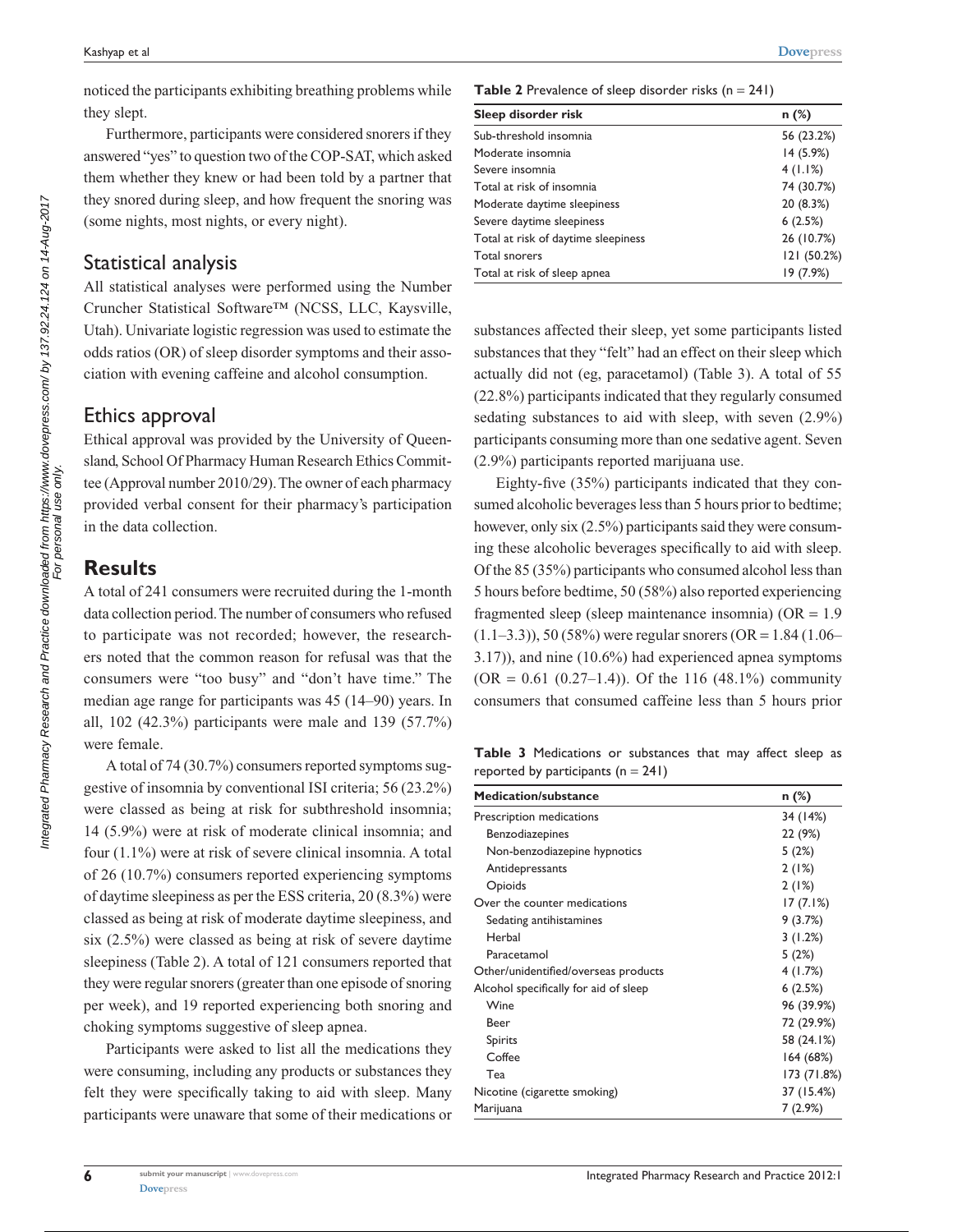to bedtime, 55 (47%) of them also reported experiencing associated symptoms of sleep onset insomnia ( $OR = 6.6$ )  $(3.5–12.7)$ ) (Figure 1). Of the 55 (22.8%) participants who admitted to regular consumption of sedating substances, 28 reported symptoms suggestive of insomnia.

#### **Discussion**

This study found that the COP-SAT was a feasible sleep assessment tool with potential for use in community pharmacies in order to detect sleep disorder symptoms, assess sleep habits, and to determine sleep aid use among community pharmacy consumers. Further investigation will be required to validate the COP-SAT in community practice. It is important to note that in this study a researcher implemented the COP-SAT, and practicing community pharmacists or pharmacy staff members were not involved; therefore, future studies will require trial of the COP-SAT by pharmacists and pharmacy assistants in order to determine the acceptability and usability of this tool in practice. This may ultimately change or reduce the acceptability or uptake of this tool by pharmacists and pharmacy staff. Although pharmacists were not surveyed to determine their general acceptability of the COP-SAT, by allowing this research to be conducted they addressed an understanding of the importance of improved sleep management in community pharmacy.

The questions included within the COP-SAT were taken from existing validated measures for sleep (ISI and ESS), and these measures are self-administrable psychometric tools; $^{11,17}$ therefore, the initial implementation of the COP-SAT would not necessarily require a pharmacist or pharmacy assistant. The COP-SAT would lend itself very readily to the idea of online or "kiosk" administration given that it may be self-administered by consumers. This may reduce time and cost burdens to the pharmacy. However, it should be noted that a pharmacist or trained pharmacy assistant would still be required to interpret the COP-SAT results and provide targeted counseling and advice to "at-risk" consumers.

Furthermore, it is important to highlight that the participants included in this study were all consumers of community pharmacies – whether attending for their cardiovascular medications, for sleep medications, or merely for purchases of cosmetics in the pharmacy – and not specifically consumers with sleep-related concerns or problems. Therefore it is of interest that the presence of sleep issues and problems in this sample were prevalent. Almost half of the participants generated responses indicative of sleep and wakefulness disorders (30.7% insomnia, 10.7% daytime sleepiness, 7.9% OSA). International estimates range from 9% to 36% for insomnia,<sup>19</sup> 8.7% to 20% for daytime sleepiness,<sup>20</sup> and 2% to 10% for OSA.21 It was interesting to note that the prevalence for insomnia and OSA among the participants in this study was at the higher end of the international ranges, while daytime sleepiness was comparatively lower. Some authors suggest that this variance may be due to the fact that estimates of insomnia prevalence vary according to the diagnostic definition and criteria used.4,22–25 For example, epidemiological studies assessing the prevalence of insomnia symptoms without using restrictive criteria have reported prevalence rates of approximately 30% in the general population.24 However, studies that assessed the prevalence of insomnia symptoms when daytime consequences are taken into account reported prevalence rates of between 9% and 15%.24

The use of the COP-SAT may be of greater benefit in targeted consumer populations such as those attending



**Figure 1** Alcohol and caffeine consumption at bedtime and associated sleep symptoms.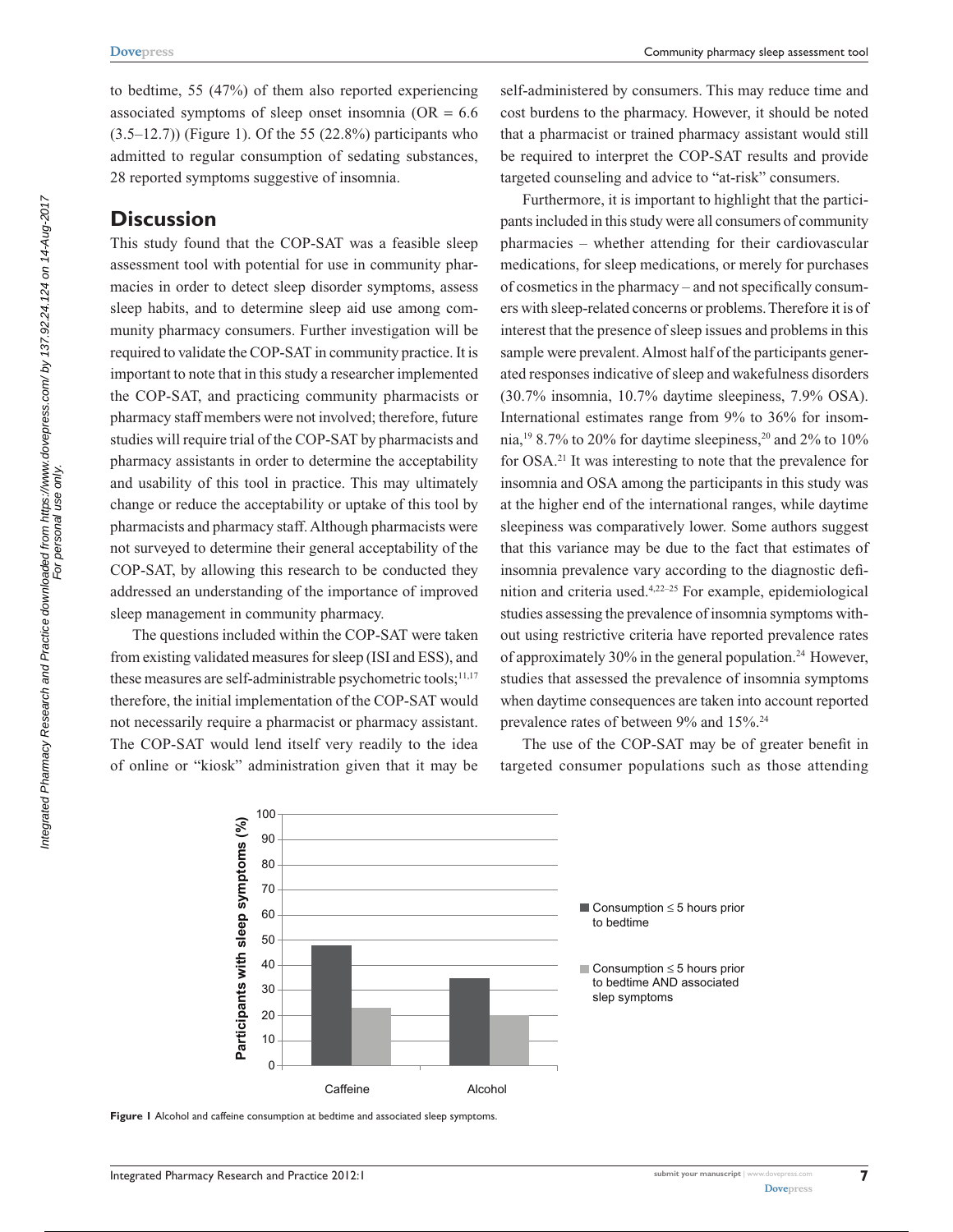community pharmacies with specific sleep requests or problems, and this should be considered for future studies. Currently, there are no standardized tools or surveys available for use among Australian community pharmacists in assessing consumers with sleep requests or those who attend with sleep problems. The targeted use of a sleep-specific tool such as the COP-SAT among community pharmacy consumers with sleep requests will allow for the enhanced detection of specific sleep disorder symptoms, problems, and behaviors that are contributing to sleep problems; this will ultimately lead to earlier management and increased referral of "at-risk" patients to their general practitioners.

Approximately 17% of the study participants were regularly consuming OTC sleep aids. It is not known whether these participants had been recommended an OTC sleep aid by their health care professional, or whether they were self-medicating with these products because the questions within the COP-SAT did not allow for this information to be distinguished. However, international reports indicate that approximately 28% of consumers with sleep problems self-medicate with OTC products.<sup>4,26</sup> In 2002, Phelan et al<sup>27</sup> investigated the use of OTC sleep aids purchased from community pharmacies in England using a self-completed questionnaire and found that many purchasers of OTC sleep aids still reported long-standing sleep problems over periods of months to years. Future modifications made to the COP-SAT tool will allow for the inclusion of questioning on self-medication.

Of the seven (2.9%) participants who admitted to marijuana use, only two (0.8%) were aware of the effects of marijuana on sleep patterns. Marijuana users were forthcoming about their illicit drug use when informed about the anonymity of their participation. The "kiosk"-style implementation of the COP-SAT in the future may allow users of illicit drugs to more openly report their drug use, which has implications for understanding sleep patterns and management options among these individuals.

One of the most significant findings of this study was the prevalence of caffeine and alcohol consumption prior to bedtime. As shown in Figure 1, many participants who reported caffeine or alcohol consumption within 5 hours of bedtime were also experiencing associated sleep symptoms. More specifically, a positive correlation was noted between the types of sleep symptoms: those consuming caffeine at bedtime reported experiencing symptoms of sleep onset insomnia, and those consuming alcohol at bedtime reported experiencing symptoms of both sleep maintenance insomnia and snoring. These results showed that while caffeine and alcohol intake can interfere with sleep onset and sleep quality (thus potentially contributing to sleep problems), participants may not be aware of these impacts.

Studies show that impairments in psychomotor performance are detectable in as little as 6 hours after consuming caffeine, and habitual caffeine use results in a well-established withdrawal effect of daytime sleepiness.<sup>28</sup> Self-medicating insomnia and daytime sleepiness symptoms with substances such as caffeine and alcohol is considered a "quick relief" of symptoms for patients; however, these drugs paradoxically worsen symptoms.29 The COP-SAT allowed for the increased detection of caffeine and alcohol consumption, and for the evaluation of its link with sleep problems. Larger studies of the COP-SAT in the wider community pharmacy setting will be required to verify this effect.

The prevalence of sleep disorder symptoms found through the use of the COP-SAT indicated that many individuals in society may suffer from potential sleep problems, and that these individuals also visit community pharmacies. It is possible that these consumers may be escaping detection and treatment for their symptoms. Studies have shown that pharmacists may be successfully trained to identify patients who are at risk for developing sleep disorders, and the community pharmacy is an ideal location for assisting "at-risk" patients.4,14

Studies conducted by Tran et al<sup>9</sup> in 2009, and in 2011 by Fuller et al<sup>14</sup> have investigated the use of sleep assessment tools in Australian community pharmacies. These previous studies suggested that the use of a sleep tool in a pharmacy setting is viable and feasible.<sup>9</sup> Tran et al reported similar prevalence estimates for insomnia to those of our study (33.3% compared to 30.7%); however, they uncovered a much higher prevalence of OSA (21.4% compared to 7.9%). This could be due to the different measures used for assessing OSA risk. Tran et al also found that many participants were not aware that certain medications could affect their sleep health.<sup>9</sup> Fuller et al also suggested that extended studies in the area of sleep assessment involving community pharmacies as sites for screening should be undertaken.<sup>14,15</sup> Therefore, implementation of the COPSAT tool by trained community pharmacists and pharmacy staff, as well as an assessment of the usability and acceptability of the COPSAT by community pharmacists and their staff would be a future implication of this study.

Methodological limitations of this study included that the number of consumers who refused to participate was

**[Dovepress](www.dovepress.com)**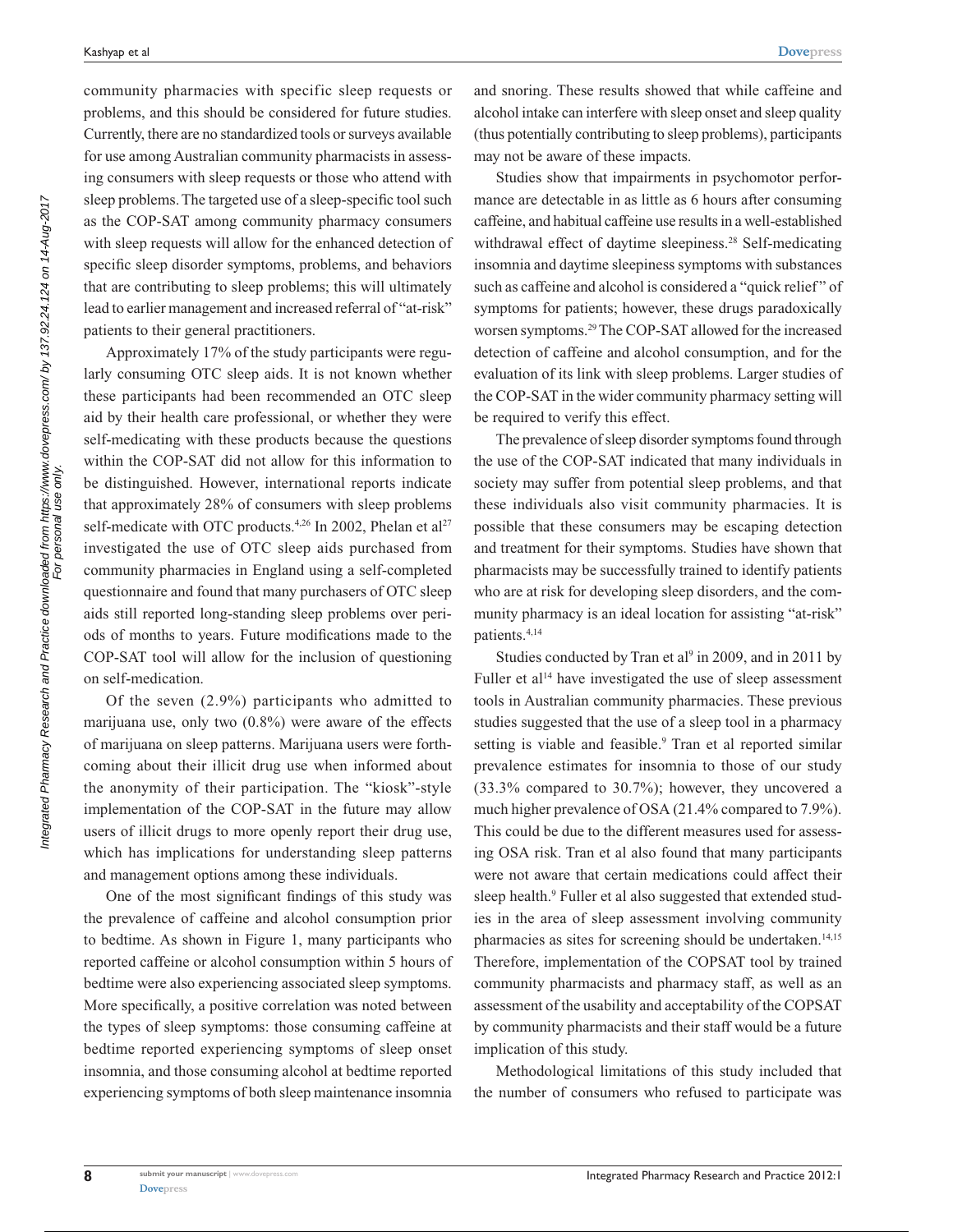not recorded, meaning that a response rate to the COP-SAT could not be determined, which limits the generalizability of these findings. The results were not representative of the Australian population, or the primary care population; however, the findings applied only to pharmacy clients.<sup>30</sup> Furthermore, the pharmacies that were selected to participate were purposively chosen for convenience and demographic purposes. In addition, the questions used for the assessment of sleep apnea and snoring were not the full versions of validated tools; rather, they were items extracted from validated tools. Data were collected between 9 am and 5 pm for 1 week (Monday to Friday), and these data collection times were not varied as it was not feasible for the researcher. Therefore, the opinions of late-night and weekend shoppers have not been collected, and this may be considered a limitation. Finally, there was no exploration of consumer satisfaction with the survey, and a follow-up phase was not conducted to assess whether the identification of consumers with sleep problems led to changed behaviors or diagnoses.

#### **Conclusion**

This study demonstrates the feasibility of using a brief tool to identify those at risk of sleep disorders, and to explore the link between the use of substances such as caffeine and alcohol and sleep disorder risk. Pharmacists, as the most accessible health care professionals, can potentially play a key role in the improved management of sleep behaviors. Wider training and implementation of the COP-SAT in community pharmacies as part of a national or community management strategy could prove to be beneficial for the identification and individualized management of consumers who are "at risk" of certain sleep disorders, especially as we realize the impact of sleep disorders on public health.

## **Disclosure**

The authors report no conflicts of interest in this work. This research did not receive any specific grants from any funding agencies in the public, commercial, or not-for-profit sectors.

#### **References**

- 1. Deloitte Access Economics. *Reawakening Australia: The Economic Cost of Sleep Disorders in Australia*, *2010*. Barton, Australia: Sleep Health Australia; 2010.
- 2. Vgontzas AN, Kales M. Sleep and its disorders. *Annu Rev Med*. 1999; 50(1):387–400.
- 3. Oswald I. Drugs and sleep. *Pharmacol Rev*. 1968;20(4):273–303.
- 4. Hersberger KE, Renggli VP, Nirkko AC, Mathis J, Schwegler K, Bloch KE. Screening for sleep disorders in community pharmacies – evaluation of a campaign in Switzerland. *J Clin Pharm Ther*. 2006; 31(1):35–41.
- 5. Omvik S, Pallesen S, Bjorvatn B, Thayer J, Nordhus IH. Night-time thoughts in high and low worriers: reaction to caffeine-induced sleeplessness. *Behav Res Ther*. 2007;45(4):715–727.
- 6. Benca RM. Diagnosis and treatment of chronic insomnia: a review. *Psychiatr Serv*. 2005;56(3):332–343.
- 7. Therapeutic Goods Administration. *Poisons Standard 2011*. Canberra: Commonwealth of Australia; 2011.
- 8. Benrimoj SI, Gilbert AL, de Almeida Neto AC, Kelly F. National implementation of standards of practice for non-prescription medicines in Australia. *Pharm World Sci*. 2009;31(2):230–237.
- 9. Tran A, Fuller JM, Wong KK, Krass I, Grunstein R, Saini B. The development of a sleep disorder screening program in Australian community pharmacies. *Pharm World Sci*. 2009;31(4):473–480.
- 10. Jackson SL, Peterson GM. Health screening in community pharmacy: an update. *Australian Pharmacist*. 2006;25(11):846–851.
- 11. Bastien CH, Vallières A, Morin CM. Validation of the Insomnia Severity Index as an outcome measure for insomnia research. *Sleep Med*. 2001;2(4):297–307.
- 12. Douglass AB, Bornstein R, Nino-Murcia G, et al. The Sleep Disorders Questionnaire I: Creation and multivariate structure of SDQ. *Sleep*. 1994;17(2):160–167.
- 13. Spoormaker VI, Verbeek I, van den Bout J, Klip EC. Initial validation of the SLEEP-50 questionnaire. *Behav Sleep Med*. 2005;3(4): 227–246.
- 14. Fuller JM, Wong KK, Krass I, Grunstein R, Saini B. Sleep disorders screening, sleep health awareness, and patient follow-up by community pharmacists in Australia. *Patient Educ Couns*. 2011;83(3): 325–335.
- 15. Fuller J, Wong K, Krass I, Grunstein R, Saini B. *The Role of Pharmacists in Sleep Health – A Screening*, *Awareness and Monitoring Program*. Sydney: University of Sydney; 2010.
- 16. Roth T, Zammit G, Kushida C, et al. A new questionnaire to detect sleep disorders. *Sleep Med*. 2002;3(2):99–108.
- 17. Johns MW. A new method for measuring daytime sleepiness: the Epworth sleepiness scale. *Sleep*. 1991;14(6):540–555.
- 18. Australian Bureau of Statistics. Socio-Economic Indexes for Areas (SEIFA 2006) [webpage on the Internet]. Canberra: Australian Bureau of Statistics; 2008 [updated July 3, 2011; cited December 4, 2011]. Available from: [http://www.abs.gov.au](http://www.abs.gov.au/websitedbs/D3310114.nsf/home/Seifa_entry_page)/websitedbs/D3310114.nsf/home/ Seifa\_entry\_page. Accessed August 13, 2012.
- 19. Killgore WD, Muckle AE, Grugle NL, Killgore DB, Balkin TJ. Sex differences in cognitive estimation during sleep deprivation: effects of stimulant countermeasures. *Int J Neurosci*. 2008;118(11): 1547–1557.
- 20. Calati R, Gaspar-Barba E, Cruz-Fuentes CS, et al. Excessive daytime sleepiness in depressed women. *Psychiatry Res*. 2010;179(2): 171–175.
- 21. Finkel KJ, Searleman AC, Tymkew H, et al. Prevalence of undiagnosed obstructive sleep apnea among adult surgical patients in an academic medical center. *Sleep Med*. 2009;10(7):753–758.
- 22. U.S. Pharmacist. Pray JJ, Pray WS. The role of the pharmacist in treating insomnia. Available from: [http://legacy.uspharmacist.com/index.](http://legacy.uspharmacist.com/index.asp?show=article&page=8_1107.htm) [asp?show=article&page=8\\_1107.htm](http://legacy.uspharmacist.com/index.asp?show=article&page=8_1107.htm). Accessed August 13, 2012.
- 23. Morin AK, Jarvis CI, Lynch AM. Therapeutic options for sleepmaintenance and sleep-onset insomnia. *Pharmacotherapy*. 2007;27(1): 89–110.
- 24. Ohayon MM. Epidemiology of insomnia: what we know and what we still need to learn. *Sleep Med Rev*. 2002;6(2):97–111.
- 25. Schwegler K, Klaghofer R, Nirkko AC, Mathis J, Hersberger KE, Bloch KE. Sleep and wakefulness disturbances in Swiss pharmacy customers. *Swiss Med Wkly*. 2006;136(9–10):149–154.
- 26. Roth T, Roehrs T. Efficacy and safety of sleep-promoting agents. *Sleep Med Clin*. 2008;3(2):175–187.
- 27. Phelan M, Akram G, Lewis M, Blenkinsopp A, Millson D, Croft P. A community pharmacy based survey of users of over the counter sleep aids. *Pharmaceutical Journal*. 2002;269:287–290.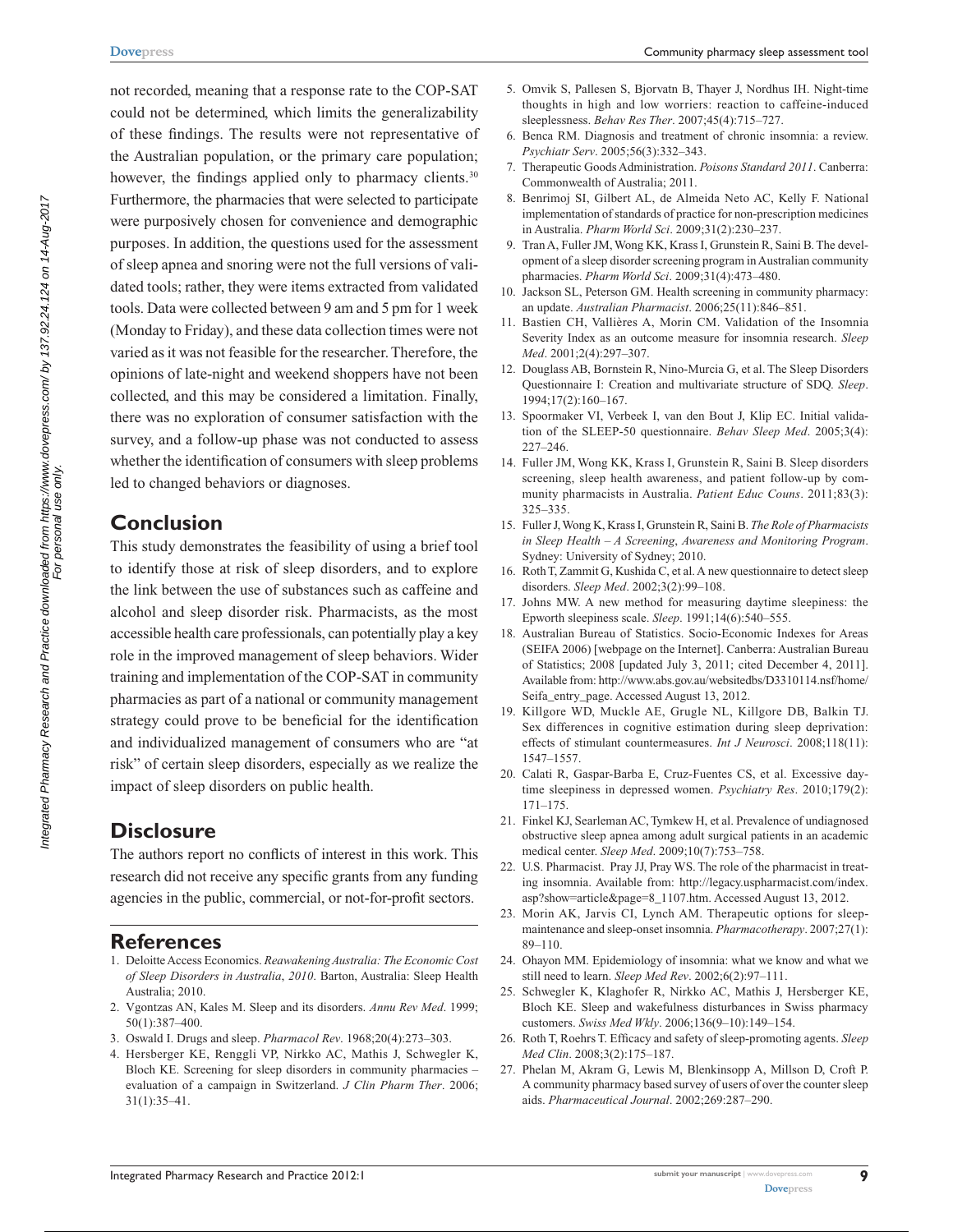- 28. James JE, Keane MA. Caffeine, sleep and wakefulness: implications of new understanding about withdrawal reversal. *Hum Psychopharmacol*. 2007;22(8):549–558.
- 29. Sin CW, Ho JS, Chung JW. Systematic review on the effectiveness of caffeine abstinence on the quality of sleep. *J Clin Nurs*. 2009;18(1): 13–21.
- 30. Australian Bureau of Statistics. Population by age and sex, regions of Australia, 2009 [website on the Internet]. Canberra: Australian Bureau of Statistics; 2010 [updated August 3, 2011; cited November 14, 2011]. Available from: [http://www.abs.gov.au/](http://www.abs.gov.au/ausstats/abs@.nsf/Products/3235.0<223C>2009<223C>Main+Features<223C>Main+Features?OpenDocument)ausstats/abs@.nsf/Products/323 5.0∼2009∼Main+Features∼Main+Features?OpenDocument. Accessed January 12, 2012.

**[Dovepress](www.dovepress.com)** 

**10**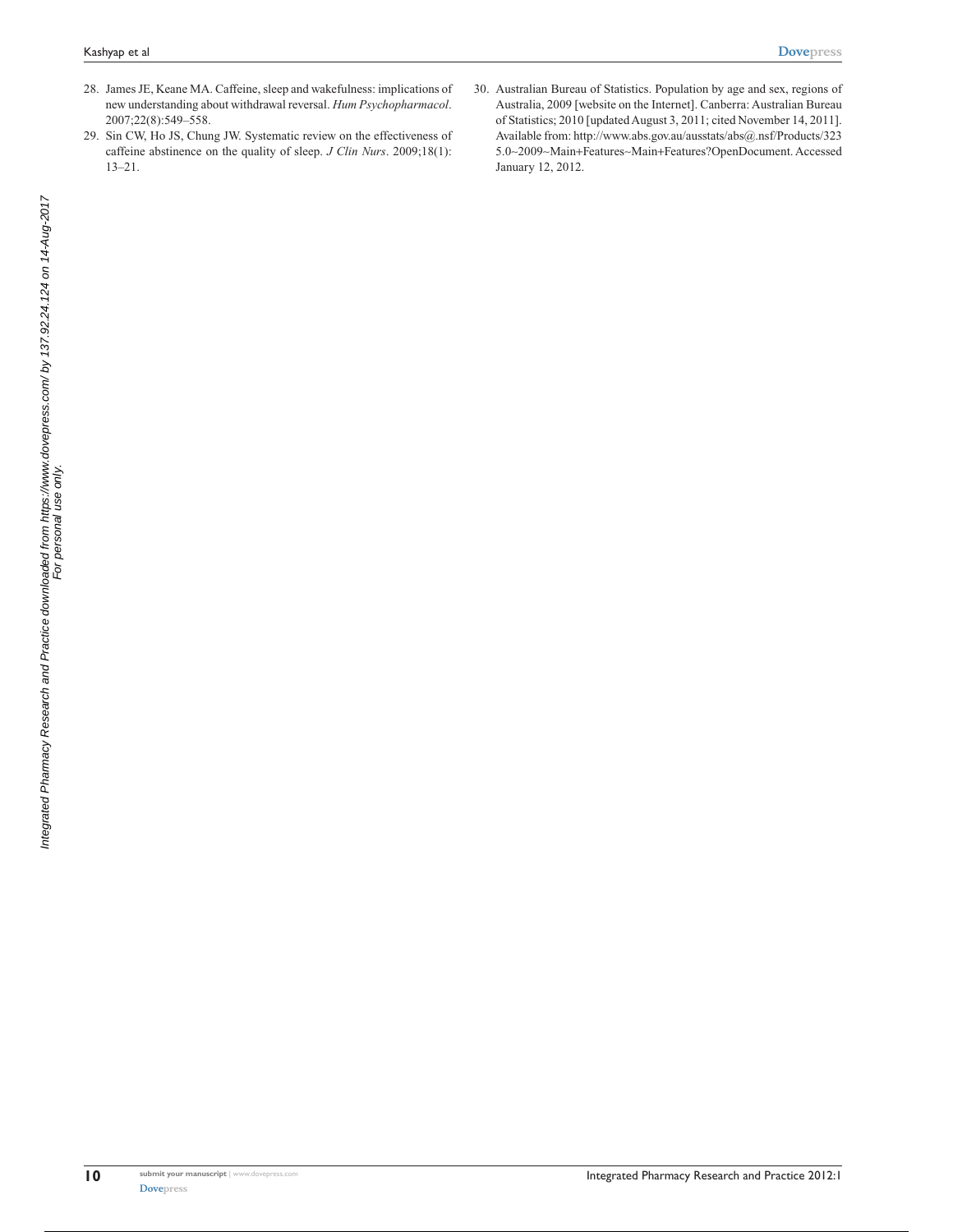## **Supplementary material**

|                                                                                  |                            |                                                                 |                                                                                                                                                          | <b>COMMUNITY PHARMACY SLEEP SURVEY</b>                                                                                                                                                                                        |                                              |
|----------------------------------------------------------------------------------|----------------------------|-----------------------------------------------------------------|----------------------------------------------------------------------------------------------------------------------------------------------------------|-------------------------------------------------------------------------------------------------------------------------------------------------------------------------------------------------------------------------------|----------------------------------------------|
| Date                                                                             |                            | Age                                                             |                                                                                                                                                          | Gender                                                                                                                                                                                                                        |                                              |
| 1.                                                                               |                            |                                                                 |                                                                                                                                                          | Do you ever wake during the night feeling like you are <i>choking</i> or <i>suffocating</i> ?                                                                                                                                 | ⊟yes⊟no                                      |
|                                                                                  | $\bullet$                  |                                                                 |                                                                                                                                                          | If yes, how many times has this happened in the last month?                                                                                                                                                                   | □1-2 times □3-6 times □more than 6 times     |
|                                                                                  | $\bullet$                  |                                                                 |                                                                                                                                                          | Has anyone ever noticed that you stop breathing when asleep?                                                                                                                                                                  | $\neg$ yes $\neg$ no                         |
| 2.                                                                               | Do you snore during sleep? |                                                                 |                                                                                                                                                          |                                                                                                                                                                                                                               | ⊟yes⊟no                                      |
|                                                                                  |                            |                                                                 |                                                                                                                                                          |                                                                                                                                                                                                                               |                                              |
|                                                                                  | $\bullet$                  | If yes, how often do you snore?                                 |                                                                                                                                                          |                                                                                                                                                                                                                               | □every night □most nights □occasional nights |
| 3.                                                                               |                            | Epworth Sleepiness Scale was included here                      |                                                                                                                                                          |                                                                                                                                                                                                                               |                                              |
| 4.                                                                               |                            | Insomnia Severity Index was included here                       |                                                                                                                                                          |                                                                                                                                                                                                                               |                                              |
| 5.<br>$\neg$ yes $\neg$ no                                                       |                            |                                                                 | Do you <b>currently</b> take anything to help you sleep at night?<br>□daily □weekly □only when required                                                  | **Include non prescription, over the counter medications, natural supplements, alcohol and caffeine products.                                                                                                                 |                                              |
|                                                                                  |                            |                                                                 |                                                                                                                                                          |                                                                                                                                                                                                                               |                                              |
| 6.                                                                               |                            | Have you in the past taken anything to help you sleep at night? |                                                                                                                                                          |                                                                                                                                                                                                                               |                                              |
|                                                                                  |                            |                                                                 |                                                                                                                                                          |                                                                                                                                                                                                                               |                                              |
| 7.                                                                               |                            |                                                                 | <b>□daily □weekly □only when required</b><br>Do you currently take anything to help you stay awake during the day?<br>□daily □weekly □only when required | **Include non prescription, over the counter medications, natural supplements, alcohol and caffeine products.<br>**Include non prescription, over the counter medications, natural supplements, alcohol and caffeine products |                                              |
| 8.                                                                               |                            |                                                                 |                                                                                                                                                          | Haveyou in the <b>past</b> taken anything to help you stay <b>awake</b> during the day?<br>**Include non prescription, over the counter medications, natural supplements, alcohol and caffeine products.                      |                                              |
|                                                                                  |                            |                                                                 | □daily □weekly □only when required                                                                                                                       |                                                                                                                                                                                                                               |                                              |
|                                                                                  | 9. Are you a:              |                                                                 |                                                                                                                                                          | <b>⊟smoker ⊟non-smoker ⊟ex-smoker</b>                                                                                                                                                                                         |                                              |
|                                                                                  |                            | 10. Do you smoke: a. cigarettes                                 | ⊟yes ⊟no                                                                                                                                                 | number  □daily □weekly                                                                                                                                                                                                        |                                              |
|                                                                                  |                            | b. cigars                                                       |                                                                                                                                                          |                                                                                                                                                                                                                               |                                              |
|                                                                                  |                            |                                                                 | c. tobacco les la lues la lungue de la lungue de la lungue de la lungue de la lungue de la lungue d                                                      | number  □daily □weekly                                                                                                                                                                                                        |                                              |
|                                                                                  | 11. Do you drink:          | d. marijuana                                                    | $\neg$ yes $\neg$ no                                                                                                                                     | number  □daily □weekly                                                                                                                                                                                                        |                                              |
|                                                                                  |                            | a. tea                                                          | ⊟yes ⊟no                                                                                                                                                 | number  □daily □weekly                                                                                                                                                                                                        |                                              |
|                                                                                  |                            | b. coffee □yes □no                                              |                                                                                                                                                          | number  □daily □weekly                                                                                                                                                                                                        |                                              |
|                                                                                  |                            | c. wine                                                         | $\neg$ yes $\neg$ no                                                                                                                                     | number  □daily □weekly                                                                                                                                                                                                        |                                              |
|                                                                                  |                            | d. beer?                                                        | $\neg$ yes $\neg$ no                                                                                                                                     | number  □daily □weekly                                                                                                                                                                                                        |                                              |
|                                                                                  |                            | e. spirits □yes □no                                             |                                                                                                                                                          | number  □daily □weekly                                                                                                                                                                                                        |                                              |
| $\neg$ yes $\neg$ no<br>$\neg$ yes $\neg$ no<br>$\neg$ yes $\neg$ no<br>□yes □no |                            | product number                                                  |                                                                                                                                                          | 12. Do you regularly consume other food products which contain caffeine? (eg Guarana, Red Bull, cola drinks)<br>⊟daily ⊟weekly                                                                                                |                                              |

**Figure S1 Abbreviation:** COP-SAT, Community Pharmacy Sleep Assessment Tool.